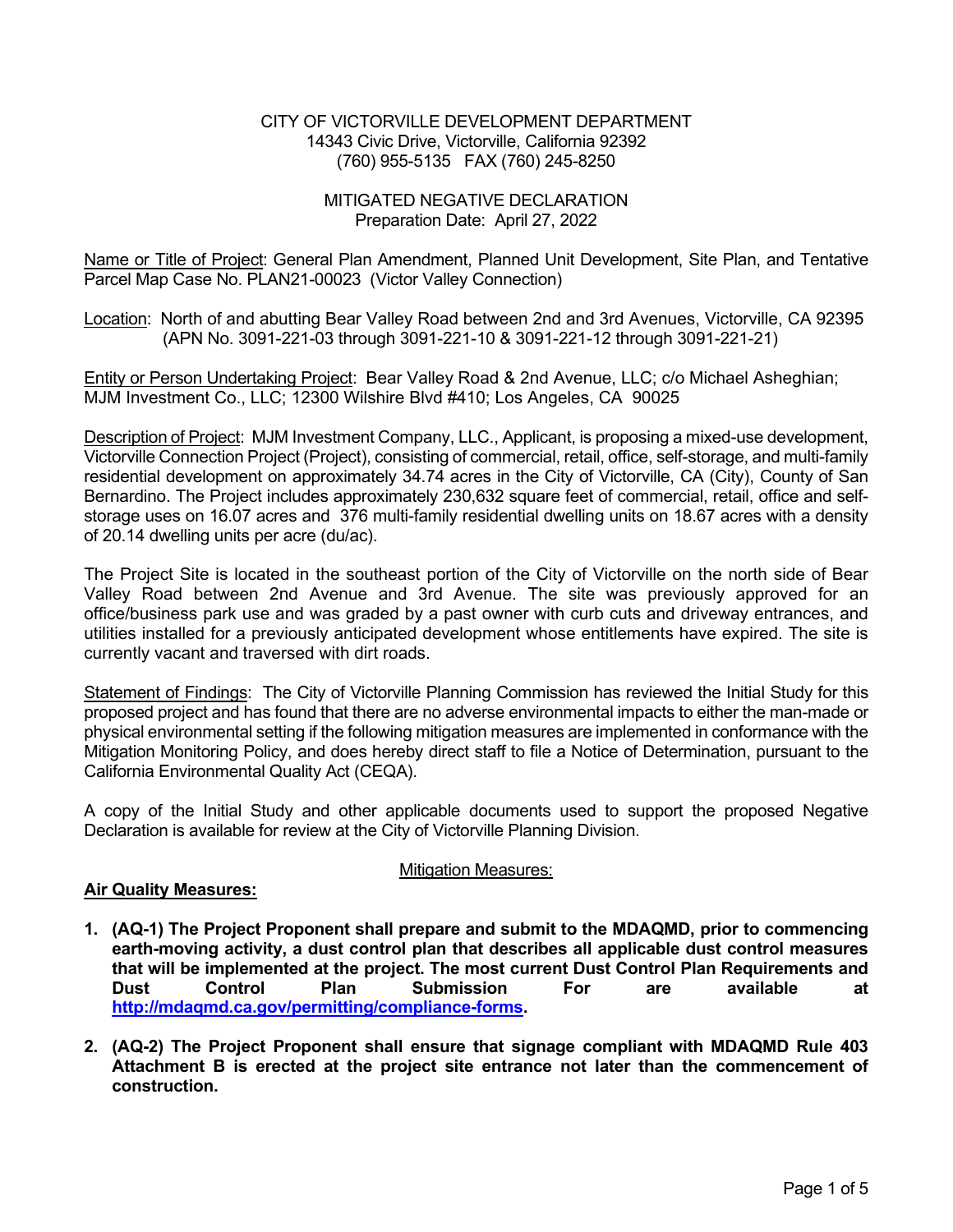- **3. (AQ-3) The Project Proponent shall ensure that a water truck is used to maintain moist disturbed surfaces and that water is actively spread during visible dusting episodes to minimize fugitive dust emissions. For projects with exposed sand or fines deposits (and for projects that expose such soils through earthmoving), chemical stabilization or covering with a stabilizing layer of gravel will be required to eliminate visible dust/sand from sand/fines deposits.**
- **4. (AQ-4) All perimeter fencing shall be wind fencing or the equivalent, to a minimum of four feet of height or the top of all perimeter fencing. The owner/operator shall maintain the wind fencing as needed to keep it intact and remove windblown dropout. This wind fencing requirement may be suspended by local ordinance, rule or project specific biological mitigation prohibiting wind fencing.**
- **5. (AQ-5) All maintenance and access vehicular roads and parking areas shall be stabilized with chemical, gravel or asphaltic pavement sufficient to eliminate fugitive dust from vehicular travel and wind erosion. Take actions to prevent project-related trackout onto paved surfaces, and clean any project-related trackout within 24 hours. All other earthen surfaces within the project area shall be stabilized by natural or irrigated vegetation, compaction, chemical or other means sufficient to prohibit visible fugitive dust from wind erosion.**
- **6. (AQ-6) Obtain MDAQMD permits for any miscellaneous process equipment that may not be exempt under District Rule 219 including, but not limited to internal combustion engines with a manufacture's maximum continuous rating greater than 50 brake horsepower.**
- **7. (AQ-7) The Project Proponent shall ensure a minimum duration of 130 days for architectural coating.**

# **Biological Measures:**

**8. (BIO-1) If construction occurs between February 1st and August 31st, a pre-construction clearance survey for nesting birds should be conducted within three (3) days of the start of any vegetation removal or ground disturbing activities to ensure that no nesting birds will be disturbed during construction. The biologist conducting the clearance survey should document a negative survey with a brief letter report indicating that no impacts to active avian nests will occur. If an active avian nest is discovered during the pre-construction clearance survey, construction activities should stay outside of a no-disturbance buffer. The size of the nodisturbance buffer will be determined by the wildlife biologist and will depend on the level of noise and/or surrounding anthropogenic disturbances, line of sight between the nest and the construction activity, type and duration of construction activity, ambient noise, species habituation, and topographical barriers. These factors will be evaluated on a case-by-case basis when developing buffer distances. Limits of construction to avoid an active nest will be established in the field with flagging, fencing, or other appropriate barriers; and construction personnel will be instructed on the sensitivity of nest areas. A biological monitor should be present to delineate the boundaries of the buffer area and to monitor the active nest to ensure that nesting behavior is not adversely affected by the construction activity. Once the young have fledged and left the nest, or the nest otherwise becomes inactive under natural conditions, construction activities within the buffer area can occur.**

# **Cultural Resource Measures:**

**9. (CR-1) In the event that cultural resources are discovered during project activities, all work in the immediate vicinity of the find (within a 60-foot buffer) shall cease and a qualified**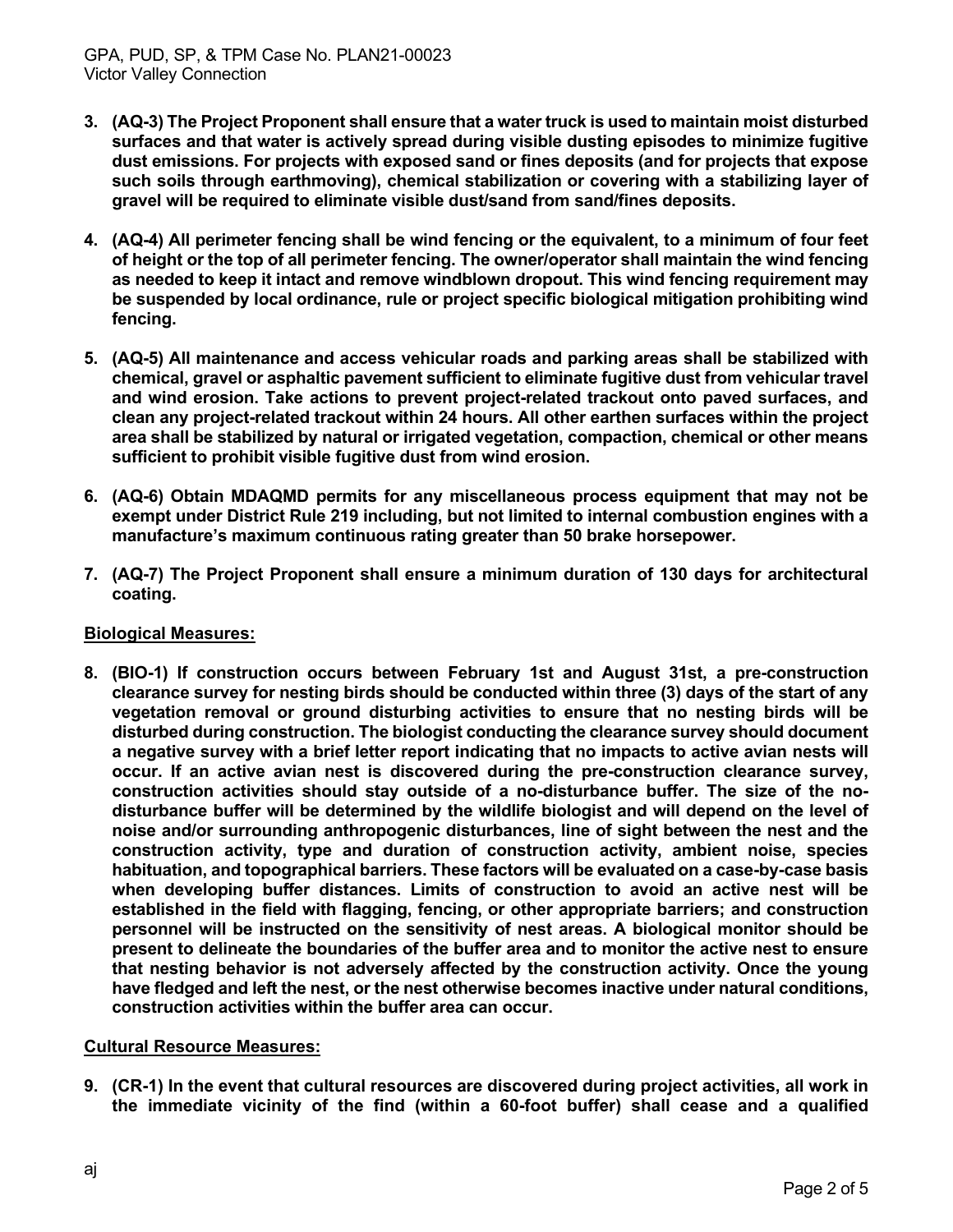**archaeologist meeting Secretary of Interior standards shall be hired to assess the find. Work on the other portions of the project outside of the buffered area may continue during this assessment period. Additionally, the San Manuel Band of Mission Indians Cultural Resources Department (SMBMI) and any other noticed tribes shall be contacted, as detailed within TCR-1, regarding any pre-contact and/or historic-era finds and be provided information after the archaeologist makes his/her initial assessment of the nature of the find, so as to provide Tribal input with regards to significance and treatment.** 

**If significant pre-contact and/or historic-era cultural resources, as defined by CEQA (as amended, 2015), are discovered and avoidance cannot be ensured, the archaeologist shall develop a Monitoring and Treatment Plan, the drafts of which shall be provided to SMBMI and any other noticed tribes for review and comment, as detailed within TCR-1. The archaeologist shall monitor the remainder of the project and implement the Plan accordingly.** 

**10. (CR-2) If human remains or funerary objects are encountered during the undertaking, State Health and Safety Code Section 7050.5 states that no further disturbance shall occur until the County Coroner has made a determination of the origin and disposition of remains pursuant to Public Resources Code Section 5097.98. The County Coroner must be notified of the find immediately. If the remains are determined to be prehistoric, the Coroner will notify the Native American Heritage Commission (NAHC), which will determine and notify a Most Likely Descendant (MLD). With the permission of the landowner or his/her authorized representative, the MLD may inspect the site of the discovery. The MLD shall complete the inspection within 48 hours of notification by the NAHC.** 

# **Geology and Soils Measures:**

**11. (GEO-1) Excavation activity associated with the development of the project area would impact paleontologically sensitive Pleistocene alluvial units and may uncover paleontological resources. The project will therefore be subjected to a paleontological monitoring program designed to meet the standards, policies, and guidelines of the San Bernardino County Museum Department of Earth Sciences for excavations that would impact older Quaternary alluvium. The program requirements would be based on the depth of older alluvium and final project design. The required monitoring program shall be submitted to the City of Victorville prior to the issuance of a permit for any ground disturbing activities, subject to review and approval by the Zoning Administrator or their designee.** 

# **Greenhouse Gas:**

- **12. (GHG-1) Prior to the issuance of building permits, the applicant/developer shall complete a current Greenhouse Gas Emissions Screening Table in accordance with the City's adopted version of the San Bernardino County Regional Greenhouse Gas Reduction Plan 2021, while achieving the minimum number of points necessary to comply with the City of Victorville Greenhouse Gas reductions goals.**
- **13. (GHG-2) To the extent feasible, the City of Victorville Planning Department shall verify incorporation of the identified Screening Table Measures within the Project building plans/site designs and/or verify compliance with an updated version of the City's Greenhouse Gas Screening Table prior to the issuance of building permit(s).**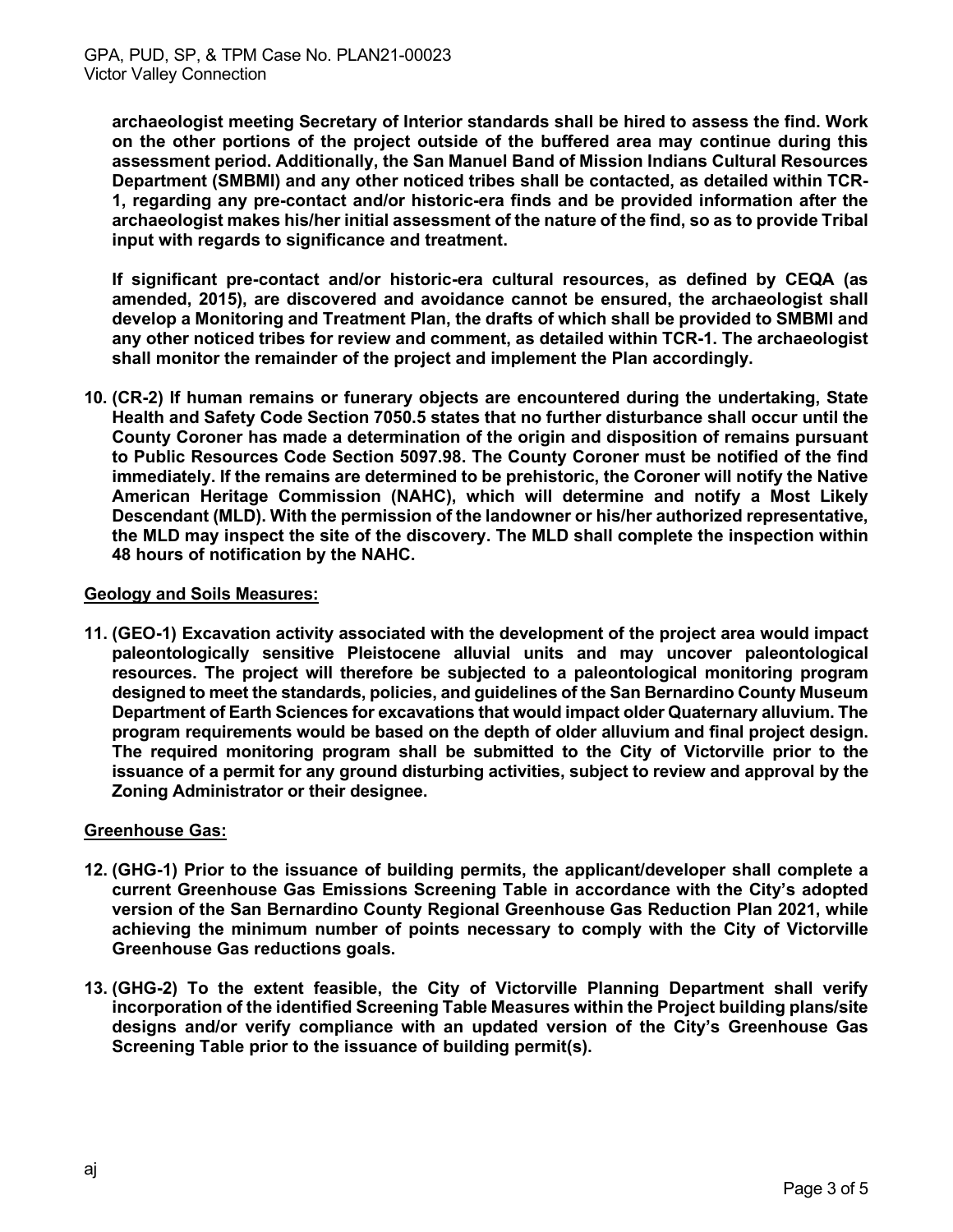# **Hydrology and Water:**

- **14. (WTR-1) Prior to issuance of a grading permit the applicant shall obtain coverage under the statewide general NPDES permit for control of construction and post-construction related storm water in accordance with the requirements of the Small MS4 General Permit. In addition, the applicant shall:** 
	- **Prepare a project specific Storm Water Pollution Prevention Plan (SWPPP) as required in the NPDES permit and shall identify site-specific erosion and sediment control best management practices that will be implemented;**
	- **The SWPPP shall be applicable to all areas of the project site including construction areas, access roads to and through the site, and staging and stockpile areas;**
	- **Temporary best management practices for all components of the project must be implemented until such time as permanent post-construction best management practices are in place and functioning; and**
	- **All excess sediment excavated as part of the Project that is not used onsite should be stockpiled in a location such that it will not be transported by wind or water into a surface water. An adequate combination of sediment and erosion control BMPs must be implemented and maintained to temporarily stabilize all stockpiled sediment until such time that it is reused and/or permanently stabilized.**
- **15. (WTR-2) The applicant/developer shall prepare and implement a comprehensive Spill Prevention and Response Plan for the Project, subject to review and approval by the City Planner and City Engineer (or their designee) prior to the issuance of any associated building or grading permit. This plan should outline the site-specific monitoring requirements and list the best management practices necessary to prevent hazardous material spills or to contain and cleanup a hazardous material spill, should one occur.**

# **Transportation:**

**16. (TRAN-1) The Applicant/Developer shall be responsible for implementing all required mitigation measures as outlined in the Traffic Impact Analysis prepared for the subject project on December 3, 2020 by TJW Engineering, inc., as approved by the City Traffic Engineer. Adherence to the subject mitigation measures shall be included in associated street improvement plans and the final map as deemed necessary by the City Engineer.** 

# **Tribal Cultural Resources Measures:**

**17. (TCR-1) The San Manuel Band of Mission Indians Cultural Resources Department (SMBMI) and any other noticed tribes for review and comment shall be contacted, as detailed in CR-1, of any pre-contact and/or historic-era cultural resources discovered during project implementation, and be provided information regarding the nature of the find, so as to provide Tribal input with regards to significance and treatment. Should the find be deemed significant, as defined by CEQA (as amended, 2015), a cultural resources Monitoring and Treatment Plan shall be created by the archaeologist, in coordination with SMBMI and any other noticed tribes for review and comment, and all subsequent finds shall be subject to this Plan. This Plan shall allow for a monitor to be present that represents SMBMI and any other noticed tribes for review and comment for the remainder of the project, should SMBMI and any other noticed tribes for review and comment elect to place a monitor on-site.**